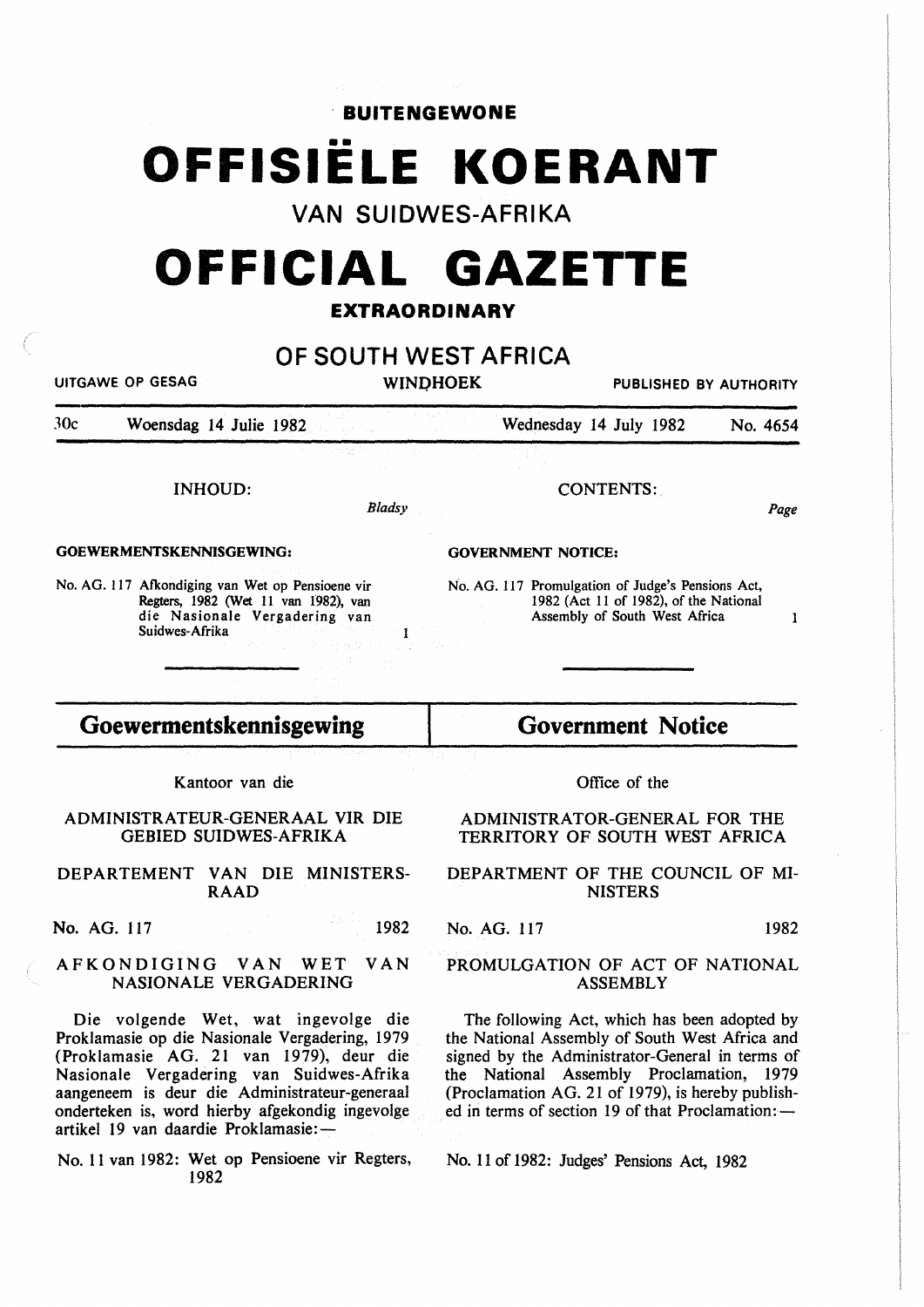Act No. II, 1982

*(English text signed by the Administrator-General on 5 July 1982)* 

 $\mathbb{E} \left[ \mathbf{v} \cdot \mathbf{v} \cdot \mathbf{v} \right] = \left[ \begin{array}{cc} \mathbb{E} \left[ \mathbf{v} \cdot \mathbf{v} \right] & \mathbb{E} \left[ \mathbf{v} \cdot \mathbf{v} \right] & \mathbb{E} \left[ \mathbf{v} \cdot \mathbf{v} \right] & \mathbb{E} \left[ \mathbf{v} \cdot \mathbf{v} \right] & \mathbb{E} \left[ \mathbf{v} \cdot \mathbf{v} \right] & \mathbb{E} \left[ \mathbf{v} \cdot \mathbf{v} \right] & \mathbb{E} \left[ \mathbf{$ 

nasiden.

### ACT

we was guarable to finance and their

To provide for the payment of pensions to judges of the Supreme Court of South West Africa who retire or are removed from office on the grounds of certain circumstances, and to the dependants of judges or retired judges who die; and for matters connected therewith.

BE IT ENACTED by the National Assembly of South West Africa, as follows:-

1. In this Act, unless the context indicates otherwise -

Definitions.

- (i) "annuity" means any amount payable from revenue in terms of section  $2(1)(a)$  or  $3(1)$  at an annual rate in equal monthly payments; (v)
- (ii) "Court" means the Supreme Court of South West Africa; (iii)
- (iii) "dependant", in relation to a judge or pensioner, means the widow or minor child of such a judge or pensioner, and includes any other person designated for the purposes of this Act by the Secretary as a dependant of a judge or pensioner; (i)
- (iv) "gratuity" means a single amount payable from revenue in terms of section  $2(1)(b)$  or  $3(2)$  or  $(3)$ ; (ii)
- (v) "judge" means any person holding the office of judge president or judge of the Court; (x)
- (vi) "pension" means a gratuity or an annuity; (vi)
- (vii) "pensionable emoluments" means the annual salary payable to a judge in terms of section 1 of the Judges' Remuneration Act, 1981 (Act 16 of 1981); (viii)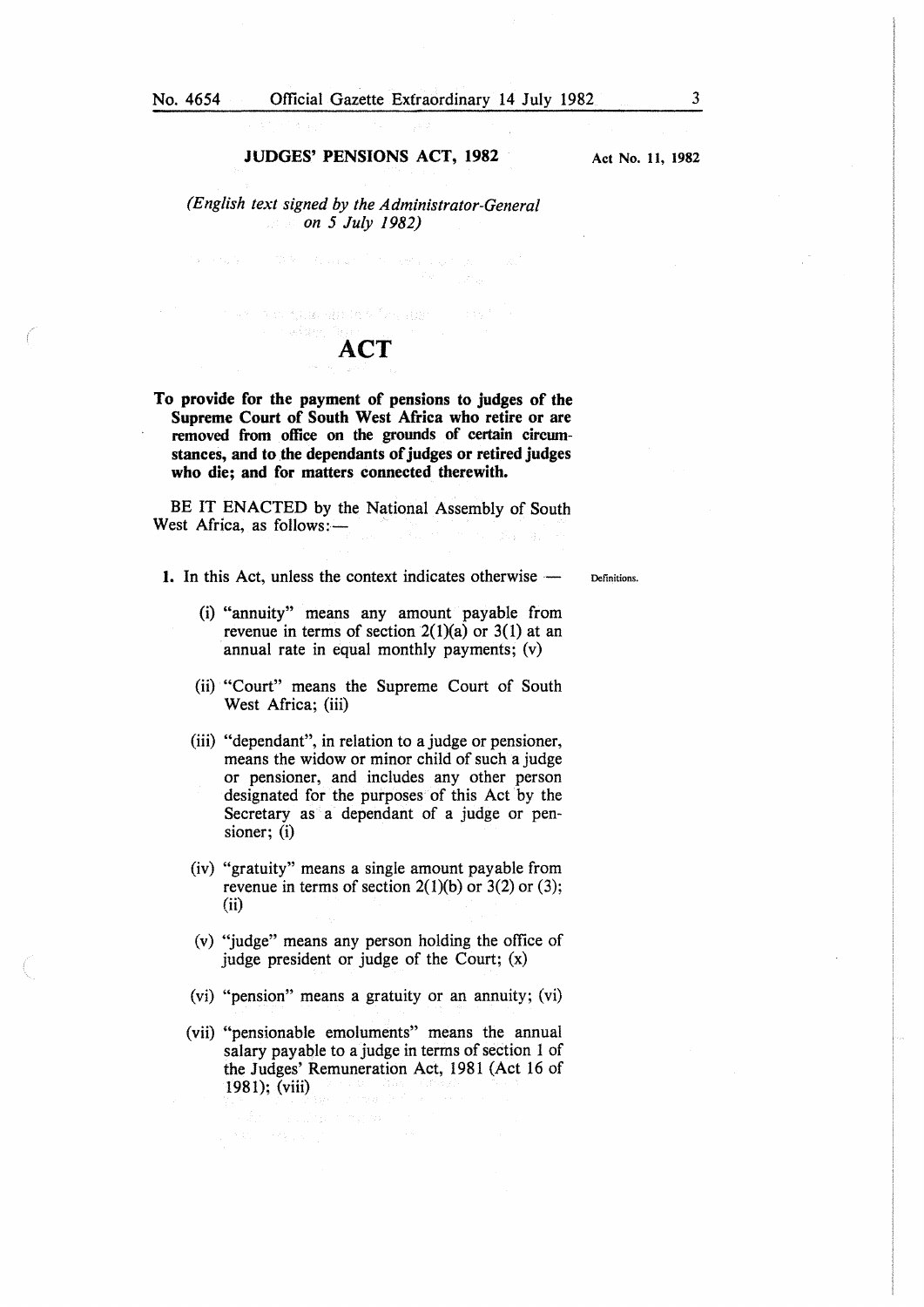- (viii) "pensionable service" means any period of service, calculated by the year and a portion of a year, performed as a judge in a permanent capacity, as well as such service performed in an acting capacity for any continuous period immediately prior to assuming office as a judge in a permanent capacity; (vii)
- (ix) "pensioner" means any person in receipt of an annuity; (ix)
- (x) "revenue" means the Central Revenue Fund; (iv)
- (xi) "Secretary" means the Secretary for Finance. (xi)

2. (1) Any judge who retires from office in terms of subsection (7) of section 4 of the Supreme Court of South West Africa Proclamation, 1981 (Proclamation 222 of 1981), or is removed from office under subsection (6) of the said section 4 on the grounds of incapacity arising out of a permanent infirmity of mind or body disabling him from the proper discharge of the duties of his office, shall be paid  $-$ 

(a) an annuity which in respect of each office held by him during his pensionable service shall be calculated in accordance with the formula --

$$
\frac{A}{B} \times C
$$

in which formula  $-$ 

A represents the pensionable emoluments applicable to the office concerned at the time of such a judge's retirement from office;

B represents 15;

- C represents the period of pensionable service of such a judge in the office concerned;
- (b) a gratuity equal to one year's equivalent of such annuity.
- (2) (a) The total of the annuity payable in terms of subsection (1) of this section to a judge who retires in terms of paragraph (a) or (c) of subsection (7) of section 4 of the said Supreme Court of South West Africa Proclamation, 1981, or is removed from office in the circumstances referred to in subsection (1) of this section, shall not be less than forty-three per cent of his highest pensionable emoluments during the period of his pensionable service and shall, subject to the provisions of section 7, not exceed such pensionable emoluments.

Act No. II, 1982

Pension payable to judges after retirement or removal from office on grounds of infirmity.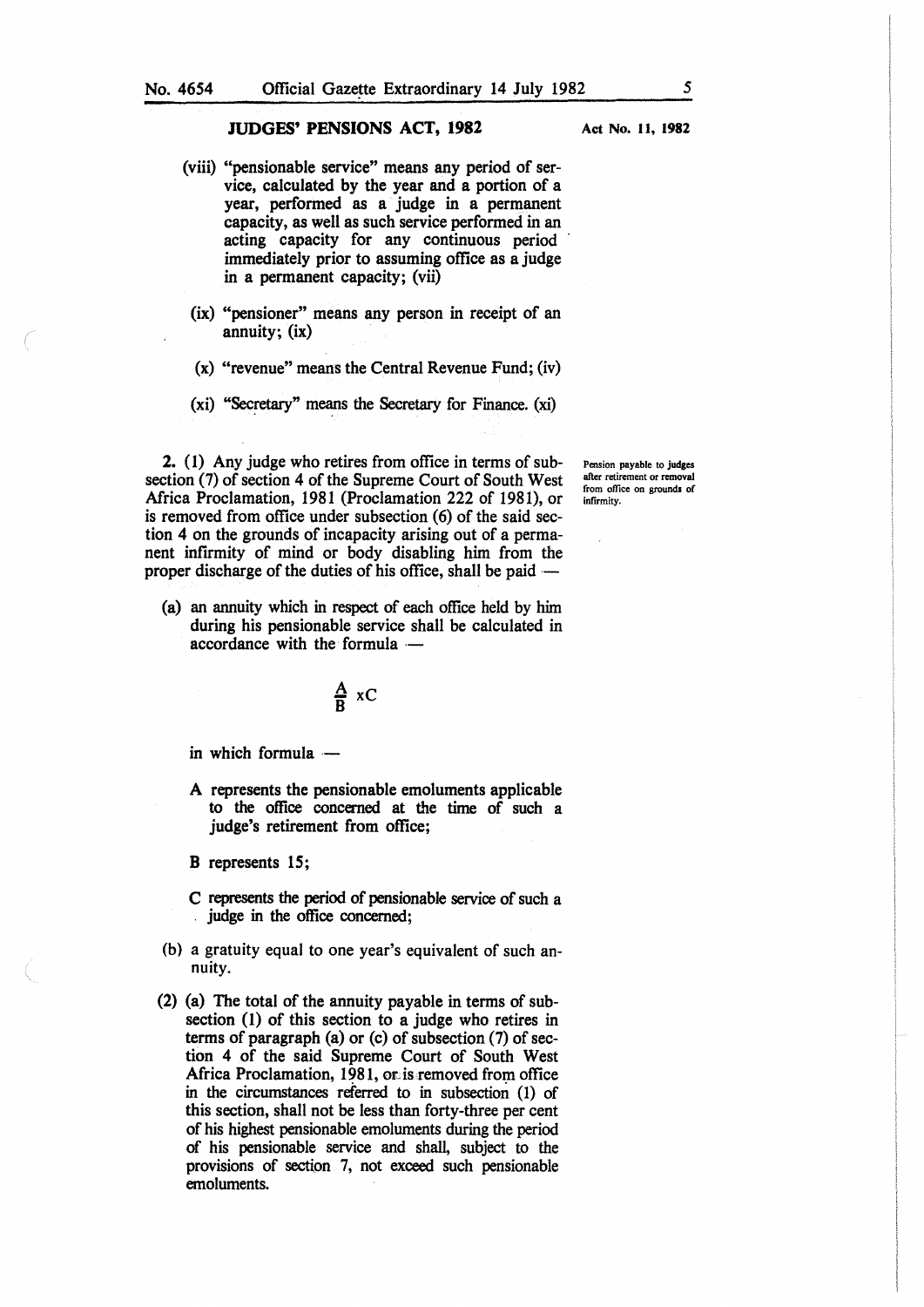Act No. 11, 1982

(b) Subject to the provisions of section 7, the total of the annuity payable in terms of subsection (1) of this section to a judge who retires from office in terms of paragraph (b) of the said subsection (7), shall not exceed eighty per cent of his highest pensionable emoluments during the period of his pensionable service, plus four per cent of such pensionable emoluments for every full year of pensionable service, if any, performed after attainment of the age of sixty-five years.

(3) The amount of a gratuity payable to a judge in terms of subsection  $(l)(b)$  shall not exceed his highest pensionable emoluments during the period of his pensionable service.

**3.** (1) There shall be paid to the widow of  $-$ 

- (a) a judge, an annuity equal to three-fourths of the annuity which such judge would have received in terms of section 2 if he had not died, but had retired in terms of paragraph (c) of subsection (7) of section 4 of the Supreme Court of South West Africa Proclamation, 1981 (Proclamation 222 of 1981), on the date of his death;
- (b) a pensioner, an annuity equal to three-fourths of the annuity paid to such a pensioner on the date immediately prior to his death.

(2) If any judge dies, there shall be paid to such dependants of the judge as the Secretary may designate or to the judge's estate or to both such dependants and such estate, a gratuity which shall be equal to six times the gratuity which such judge would have received in terms of section 2 if he had not died, but had retired in terms of paragraph (c) of subsection (7) of section 4 of the said Supreme Court of South West Africa Proclamation, 1981, on the date of his death.

(3) If a pensioner dies within a period of five years after he became entitled to an annuity in terms of section 2, there shall be paid to such dependants of the pensioner as the Secretary may designate or to the pensioner's estate or to both such dependants/and such estate, a gratuity equal to the total amount of annuity which would have been paid to the pensioner during the period from the frrst day of the month immediately following the date of his death up to and including the last day of the month in which the said period of five years expires, had he not died.

Pensions payable on death.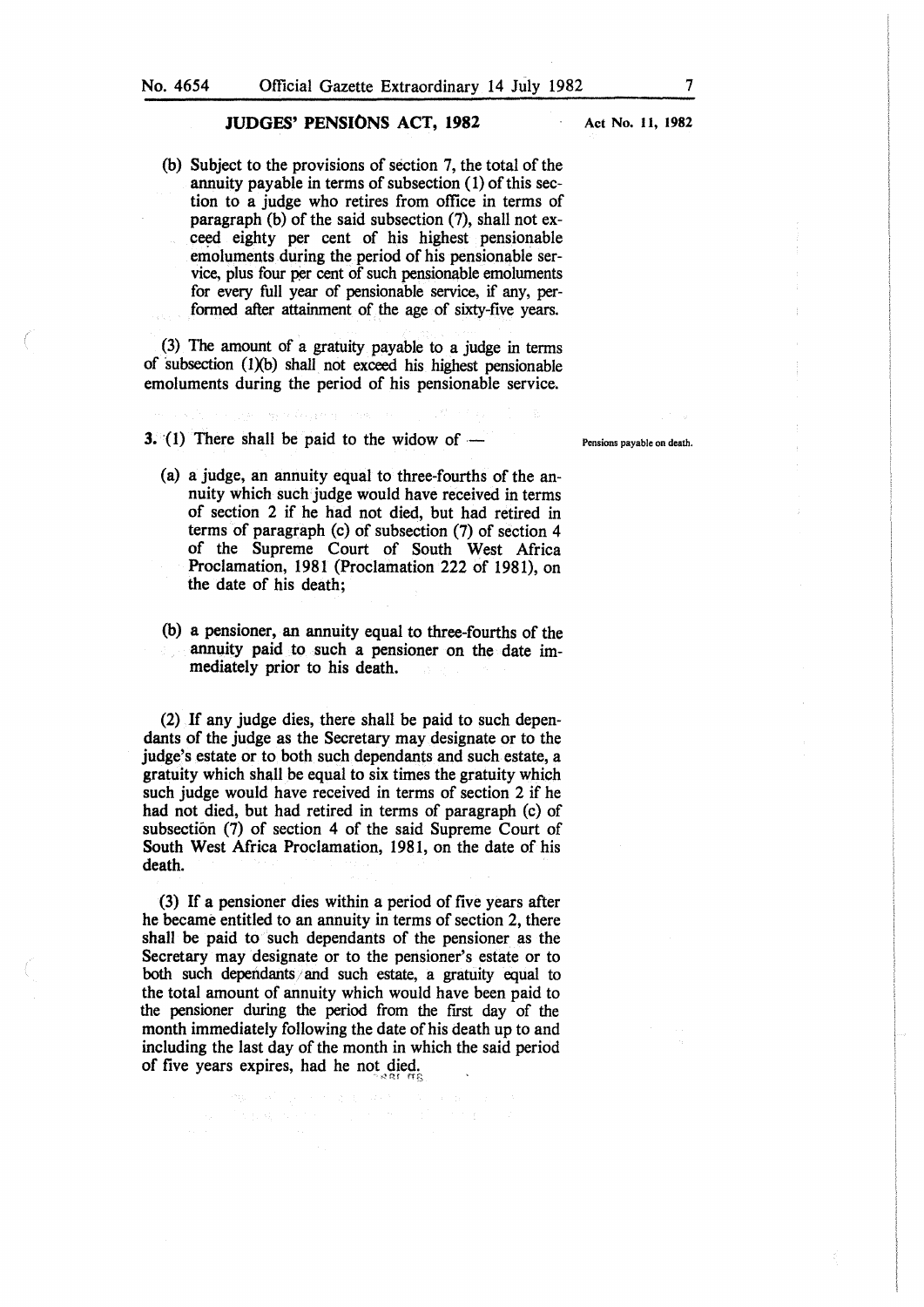- (4) Any gratuity payable in terms of this section  $-$
- (a) to the dependants of a judge or pensioner, shall he divided among them in such proportions as the Secretary may determine;
- . (b) to both the dependants and the estate of a judge or pensioner, shall be divided among both such dependants and such estate in such proportions as the Secretary may determine.
- 4. (1) (a) Any judge or pensioner may, on such form and subject to such conditions as the Secretary may determine, notify the Secretary of his wish that the gratuity referred to in section 3 be paid on his death to the beneficiaries mentioned in that form and be divided among such beneficiaries in the proportion mentioned in that form.
- (b) A judge or pensioner may, with the concurrence of the Secretary, withdraw any such notification or substitute a new notification therefor.
- (c) For the purposes of this section "beneficiaries" include the estate of the judge or pensioner concerned.

(2) Notwithstanding anything to the contrary contained in any law, the Secretary may on the death of a judge or pensioner who so notified him, pay at his discretion the gratuity concerned in accordance with the judge's or pensioner's wish.

*S.* If the Secretary is satisfied that for any reason it is undesirable to pay direct to any person the whole amount of any pension payable to such a person, the Secretary may order that such pension or any portion thereof be paid to any other person on such conditions as the Secretary may determine in regard to the disposal thereof for the benefit of such first-mentioned person or his dependants.<br>Such a state of the contract of the problem of the state of the contract of the state of the contract of the state of the contract of the contract of the contract of the contr

6. All annuities shall be paid on such dates and in such manner as the Secretary may determine.

Payment of pensions to persons other than those .<br>entitled thereto.

Method of payment of annuities.

Supplement of annuities.

7. Any annuity shall be supplemented in accordance with such rates or scales and in such circumstances and on such conditions and with effect from such date, which may be a date in the past, as the Council of Ministers may determine.

an ban chas show when we have taken the

Payment of gratuity to beneficiaries designated by judge or pensioner.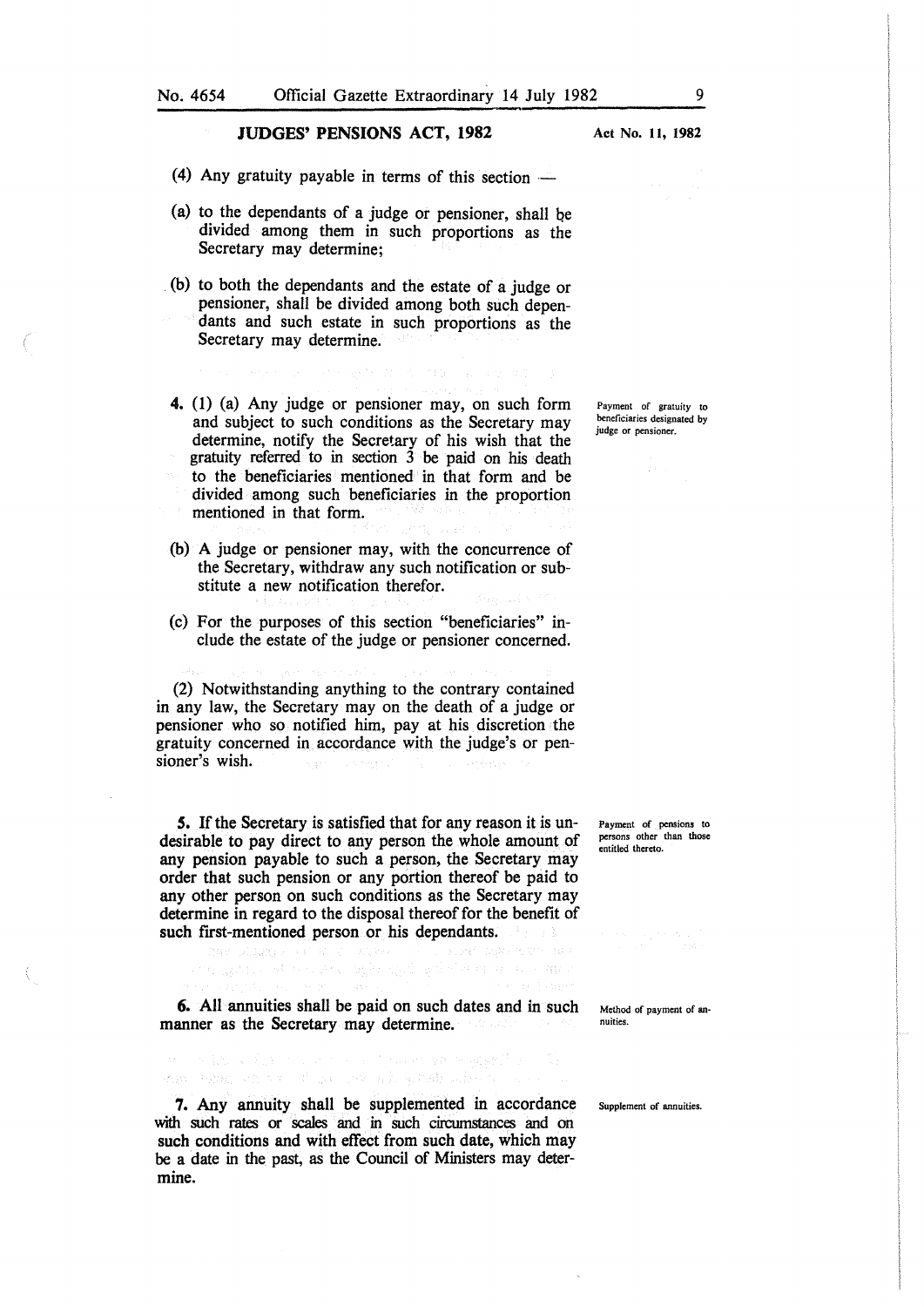8. An annuity shall be payable  $-$ 

- (a) in the case of a judge, with effect from the first day of the month following the month in which his service as judge terminated;
- (b) in the case of a widow of a deceased judge or pensioner, with effect from the first day of the month following the month of such judge's or pensioner's death;
- (c) until the last day of the month in which the pensioner concerned died.

9. (1) No pension or right in respect of any pension shall be capable of being assigned or transferred or otherwise ceded or of being pledged or hypothecated or, save as provided in section 11(2) of the Maintenance Act, 1963 (Act 23 of 1963), be liable to be attached or subjected to any form of execution in terms of any judgement or order of any court of law.

(2) Notwithstanding the provisions of subsection (1) or any other law, the Secretary may from time to time  $-$ 

- (a) deduct from the pension of any person any amount which is due to revenue; or
- (b) with the concurrence of the person concerned, deduct from the pension of any person any amount which is to be appropriated for a purpose determined by the Council of Ministers.

10. Any pension received by any person whose estate is being sequestrated, shall not form part of the assets in his insolvent estate.

11. (1) Any legal proceedings in respect of any act performed in terms of this Act or, in respect of any failure to perform any act in terms thereof, shall be instituted within twelve months from the date upon which the plaintiff had knowledge or could reasonably have had knowledge of such act or failure.

(2) No legal proceedings referred to in subsection (1) shall be instituted before the expiry of thirty days after the service of a notice in writing on the defendant stating clearly and fully the intention of instituting such proceedings and particulars in regard to the alleged act or failure constituting the cause of action.

Act No. II, 1982

Date from which annuities are payable and ceased.

Prohibition of cession and attachment of pensions.

Pension not an asset in insolvent estate.

Time limit in respect of certain actions.